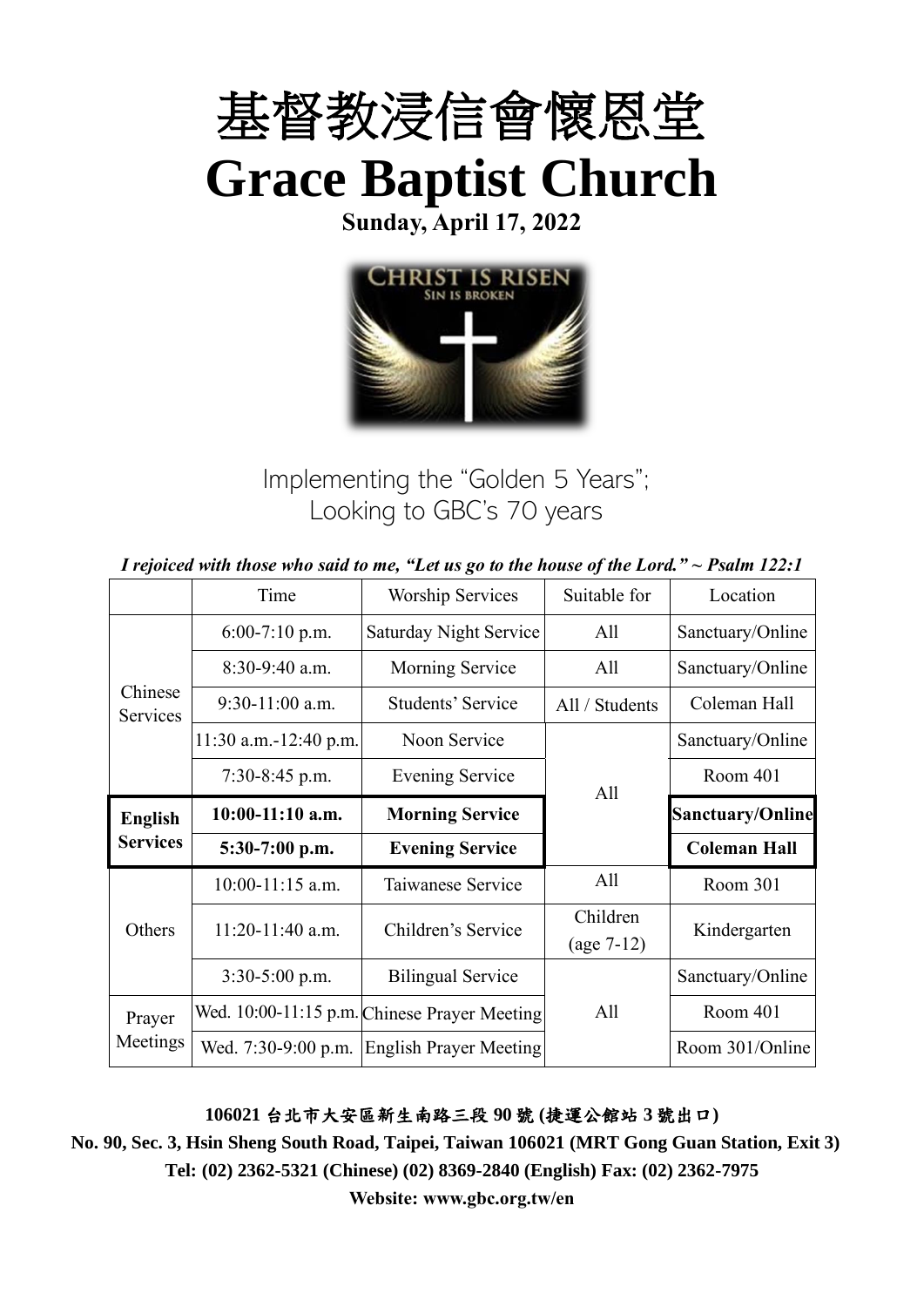|                         | <b>Welcome to Grace Baptist Church English Congregation.</b><br>Thank you for choosing to worship with us and celebrate the glory of our Lord. |                                                                                                                                                                                                                                                                                                                                                               |                                            |  |  |
|-------------------------|------------------------------------------------------------------------------------------------------------------------------------------------|---------------------------------------------------------------------------------------------------------------------------------------------------------------------------------------------------------------------------------------------------------------------------------------------------------------------------------------------------------------|--------------------------------------------|--|--|
|                         |                                                                                                                                                | Morning Worship Service - 10:00 a.m.<br><b>Sunday, April 17, 2022</b>                                                                                                                                                                                                                                                                                         |                                            |  |  |
|                         | Prelude<br>Greeting/Prayer<br>Worship through Music                                                                                            | "Christ the Lord Is Risen Today" - #270<br>"Lamb of God" - $\#261$                                                                                                                                                                                                                                                                                            | <b>Emily Shih</b><br>Michael Huang         |  |  |
|                         | Pastoral Prayer<br>Worship through Music                                                                                                       | "Before the Throne of God above" - #448<br>"Because He Lives" - #449                                                                                                                                                                                                                                                                                          | Pastor Nick Brideson<br>Michael Huang      |  |  |
|                         | <b>Offertory Prayer</b><br>Tithes and Offerings<br>Doxology                                                                                    |                                                                                                                                                                                                                                                                                                                                                               | Ross Hohl                                  |  |  |
|                         | Special Music<br>Pray for Our Church<br><b>Scripture Reading</b>                                                                               | "On the Third Day"<br><b>Matthew 28:1-10</b>                                                                                                                                                                                                                                                                                                                  | Choir<br>Pastor Kevin Wang                 |  |  |
| Nursery<br>$(0-3)$      | Message<br><b>Response Song</b><br>Benediction                                                                                                 | Jesus Lives - and You Can Too<br>"O the Deep, Deep Love of Jesus"                                                                                                                                                                                                                                                                                             | Pastor Nick Brideson                       |  |  |
| years<br>old)<br>during | Welcome<br>Closing Song<br>Postlude                                                                                                            | "As the Lord Is with Us"                                                                                                                                                                                                                                                                                                                                      | Michael Huang<br><b>Emily Shih</b>         |  |  |
| AM<br>Service:          |                                                                                                                                                | A - "Cry Room" (at the back of the Sanctuary): without child's parents there.<br>B - "Kindergarten Green Room" (enter next to GBC's back exit door): with at least one parent there.                                                                                                                                                                          |                                            |  |  |
|                         |                                                                                                                                                | Evening Worship Service – 5:30 p.m.<br><b>Sunday, April 17, 2022</b>                                                                                                                                                                                                                                                                                          |                                            |  |  |
|                         | relude<br>Greeting/Prayer<br>Worship through Music                                                                                             | "Crown Him with Many Crowns"                                                                                                                                                                                                                                                                                                                                  | Catherine Liu<br>Armand Lim                |  |  |
|                         | <b>Pastoral Prayer/Offering Prayer</b><br>Presentation                                                                                         | Christ, My Hope, My Glory<br><b>Amazing Grace</b>                                                                                                                                                                                                                                                                                                             | Pastor Kevin Wang<br><b>Hallel Singers</b> |  |  |
|                         |                                                                                                                                                | Hosanna We Sing<br>O Sacred Journey<br>Crown Him (Majesty)<br>Christ, My Hope, My Glory                                                                                                                                                                                                                                                                       |                                            |  |  |
|                         |                                                                                                                                                | Let the Church Arise!<br>O Magnify the Lord<br>Narration: Peter Chiu<br>Videos: Joy Kong, Armand Lim                                                                                                                                                                                                                                                          |                                            |  |  |
|                         | Words from the Pastor<br>Closing Prayer                                                                                                        | Lam                                                                                                                                                                                                                                                                                                                                                           | Pastor Nick Brideson                       |  |  |
|                         | Welcome/Announcements<br>Closing Song<br>Postlude                                                                                              | "Because He Lives (Amen)"                                                                                                                                                                                                                                                                                                                                     | Armand Lim<br>Catherine Liu                |  |  |
|                         | To achieve this, we aim:<br>• To become a house of prayer<br>• Through prayer, to build the body of Christ                                     | <b>Our Vision Is to Spread the Gospel</b><br>From the body, to do the work of mission in Taipei, Taiwan, and neighboring countries<br>"but you will receive power when the Holy Spirit has come upon you;<br>and you shall be My witnesses both in Jerusalem, and in all Judea and Samaria,<br>and even to the remotest part of the earth." - Acts 1:8 (NASB) |                                            |  |  |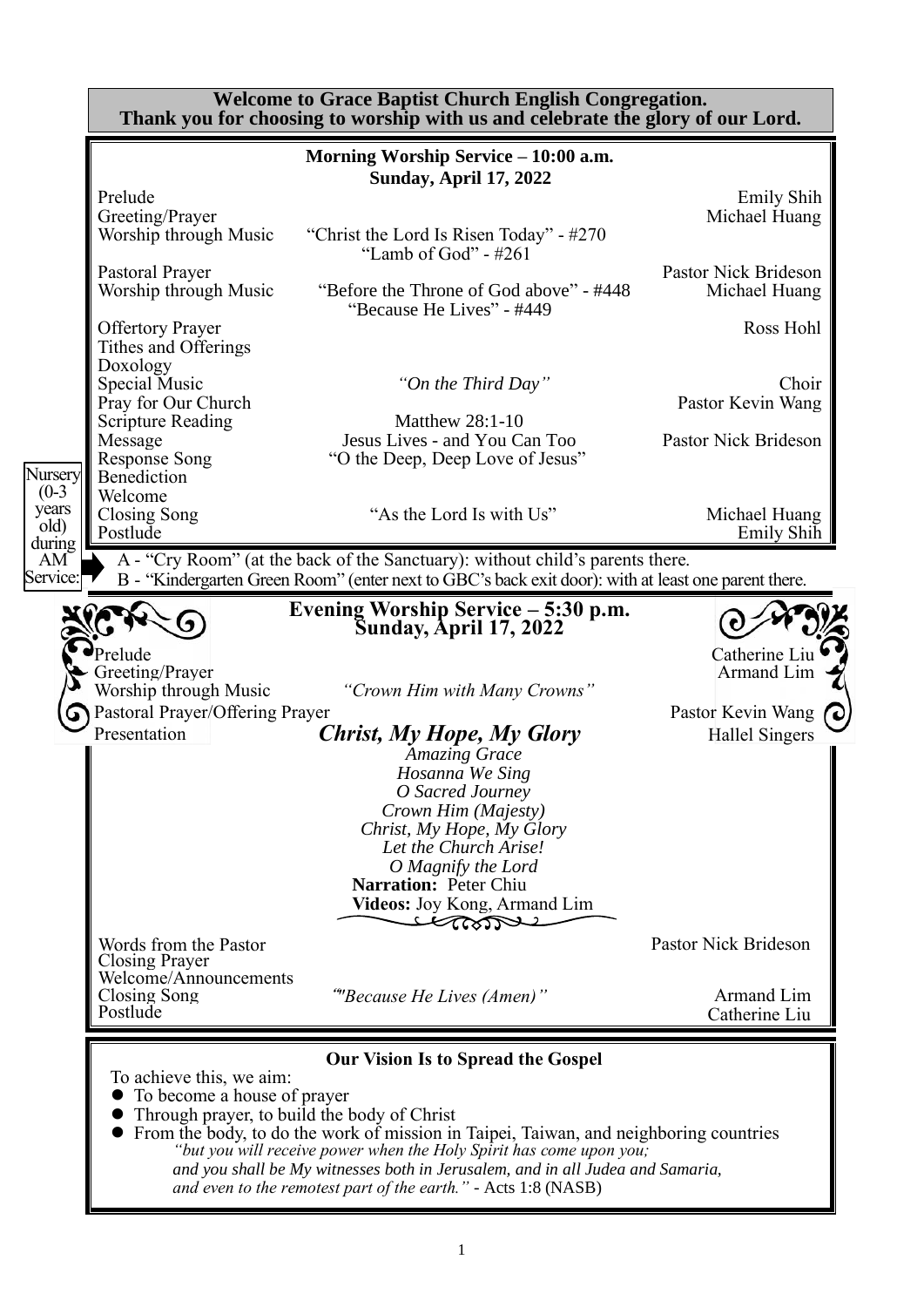# **Sermon Topic: Jesus Lives - and You Can Too Scripture: Matthew 28:1-10**

### AM Speaker: Pastor Nick Brideson **April 17, 2022**

#### **Scripture: Matthew 28:1-10 (NASB)**

**<sup>1</sup>** Now after the Sabbath, as it began to dawn toward the first day of the week, Mary Magdalene and the other Mary came to look at the grave. **<sup>2</sup>** And behold, a severe earthquake had occurred, for an angel of the Lord descended from heaven and came and rolled away the stone and sat upon it. **<sup>3</sup>** And his appearance was like lightning, and his clothing as white as snow. **<sup>4</sup>** The guards shook for fear of him and became like dead men. **<sup>5</sup>** The angel said to the women, "Do not be afraid; for I know that you are looking for Jesus who has been crucified. <sup>6</sup> "He is not here, for He has risen, just as He said. Come, see the place where He was lying. <sup>7</sup> "Go quickly and tell His disciples that He has risen from the dead; and behold, He is going ahead of you into Galilee, there you will see Him; behold, I have told you." **<sup>8</sup>** And they left the tomb quickly with fear and great joy and ran to report it to His disciples. **<sup>9</sup>** And behold, Jesus met them and greeted them. And they came up and took hold of His feet and worshiped Him. **<sup>10</sup>** Then Jesus said to them, "Do not be afraid; go and take word to My brethren to leave for Galilee, and there they will see Me."

**Notes:**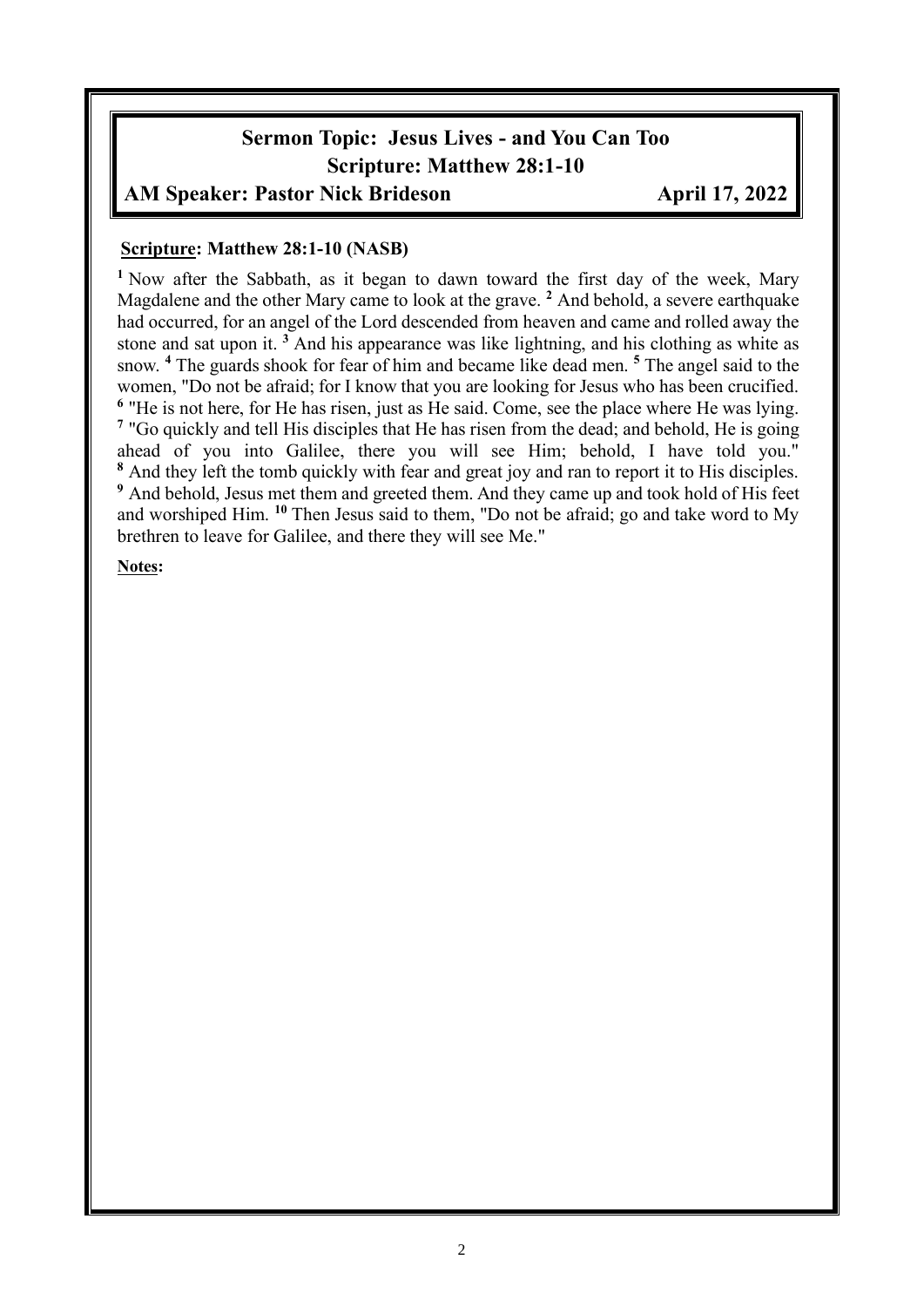### **The Significance of the Cross Artwork**



Palm Sunday (April 10 this year) marked the beginning of "Holy Week" or "Passion Week". The Bible records that when our Lord Jesus entered Jerusalem riding on a donkey, he was welcomed with glory and honor. The people held palm branches and greeted Jesus as king (Mark 11:1-11; Luke 19:28-40; John 12:12- 19). That was the beginning. By the end of Passion Week, Jesus had been crucified and resurrected from the dead.

During Passion Week, ribbons of different colors will be hung on the cross standing at the front of GBC. Purple is for Palm Sunday (April 10), black for Good Friday (April 15), and white for Easter Sunday (April 17). Purple represents the king's sovereignty; black commemorates the suffering and death of our Lord; and white represents the salvation power of the cross by which our sins are cleansed.

Everyone is welcome to spend time around the cross to meditate and take pictures with it.

## **NEW'**

#### **Bring Your Own Coffee (BYOC) ~ English Conversation Group**

Starting this Friday, April 22, Grace Baptist Church will open an English conversation fellowship group BYOC (Bring Your Own Coffee). This group provides a relaxed environment to meet people and practice English together. You don't even have to bring coffee. Please join it directly.



**Day/Time/Place:** Fridays 6:00 p.m. starting April 22; in Room B04

If you have questions, you are welcome to email Charlie Cheng: charliechengbyoc@protonmail.com.

#### **GBC Pandemic Guidelines**

\*\* Taiwan COVID-19 cases of "unknown origin" have been increasing recently in many different locations. To avoid contracting and spreading the disease, please avoid going to crowded or high-risk areas. Also please follow the Taiwan government COVID-19 instructions. Please pray for Taiwan and all nations to control the pandemic.



➢ **Enter GBC though the front door:** put on a mask, disinfect hands, and check temperature

➢ **Join the online worship service if you are –**

- sick or not feeling well (see a doctor if you have a fever and cough)
- currently in quarantine or self-health management
- ➢ **Eating:** Food in separate containers in GBC is permissible, but please avoid talking while eating.

### **Be Careful of Fraud**

If a caller asks for your personal information saying you had exposed to a confirmed COVID case, that could be fraud. Ask which confirmed case and then check with Taiwan Health Bureau to be sure.

### **2022 Vacation Bible School - Volunteers Needed** *"Destination Dig - Unearthing the Truth about Jesus"*

**VBS camp:** 9:00 a.m. – 12:10 noon from July 4 to 8 **Family Day:** July 9 (from 9:00 to 10:30 a.m. followed by Tea Time starting at 10:30 a.m.) For children:  $2nd \sim 7th$  grade after the summer vacation this year

### *Volunteers Needed***:**

Our next planning/training meeting is TODAY at 1:15 p.m. in Coleman Hall. If you would like to be a co-worker, please sign up at the meeting directly. Future training meetings are: May 15, June 5, June 26, and July 3. For more information, please contact VBS Director Sean Yuan at [gbcvbs@gbc.org.tw](mailto:gbcvbs@gbc.org.tw) or Minister Yalin Tseng at yalintseng@gbc.org.tw.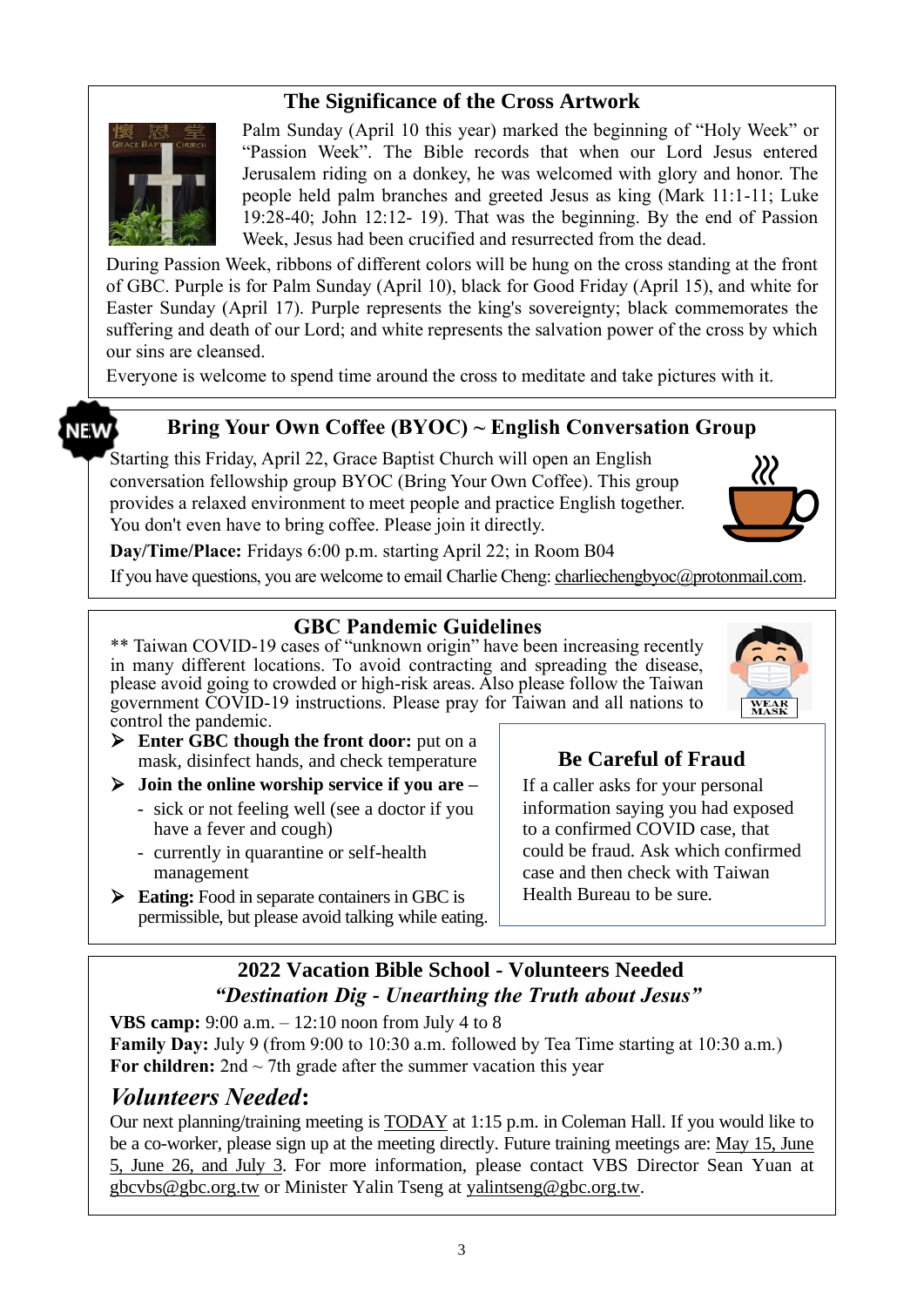### **Easter Sunday Events TODAY** 9:00 a.m., 11:30 a.m., 2:30 p.m. & 4:00 p.m. **Sunday school (as usual)** 10:00 a.m. (Sanctuary) **English Easter Sunday Morning Service** 11:30 a.m. (Sanctuary) Chinese Choir Presentation 2:00 p.m. (B05) Mabuhay Fellowship Easter special 3:00 p.m. (Front Deck) Front Deck Ministry: "Easter Gospel Live Band" (Chinese) 5:30 p.m. (Sanctuary) **English Hallel Singers Easter Presentation**

# **Easter Live Band, Coffee, Message**

3:00 to 5:00 p.m. TODAY, April 17, on

GBC front deck (in Chinese).

Please join with friends who need to

know Easter message!



# **Child Dedication**

*"Children are a heritage from the LORD, offspring a reward from him.* (Psalm 127:3)

The 2022 Child Dedication will be held during the Morning English Service on May 8. It is to dedicate children between the ages 0-6 years old. Deadline to register is **April 24**. Any Christian family with at least one parent being Christian and who has been regularly attending GBC is welcome to register and dedicate their child.



Please email SueJenny (suejenny  $@abc.org.tw$ ) to register with the following information:

1. Parents' names, cell phone number, email address;

2. Child's name, gender, date of birth

# **New GBC Staff**

We welcome Minister Alex Guo (Bilingual Service and Chinese Young Professional Ministry) and Gloria Hong (Chinese Children's Ministry) as new GBC staff members starting April 1.

# **Tax Receipts**

GBC church office will send out the annual offering receipts for 2021 by April 30.

### **Chinese Bulletin Highlights**

(Please read Chinese bulletin for details)

- ➢ **Gospel Message during Baptism Service:** 3:30 p.m. on April 24 in the Sanctuary, Pastor ShenChen Lee will share on *"A New Creation"*  based on 2 Corinthians 5:17. Please invite un-saved friends to attend and pray for them.
- ➢ **Website Gospel Ministry:** Are you zealous for sharing the gospel, familiar with or interested in technology (cell phone/video games, VR, AR, or Meta), experienced or interested in video editing? Then please consider joining this new ministry. We especially need coworkers from the younger generations. Please apply through the QR code or contact Alice Chao at missions.as @gbc.org.tw.



Website Gospel Ministry

# **Friday Night Concert**: *"G.G. Handel – Joshua, HWV 647"*

**Time/Place:** 7:30 p.m. this Friday, April 22 in GBC Sanctuary This is an excellent opportunity to invite non-believing friends to church. The introduction will be in Chinese. Admission is free! For more information on this concert please visit the GBC website (https://www.gbc.org.tw/en).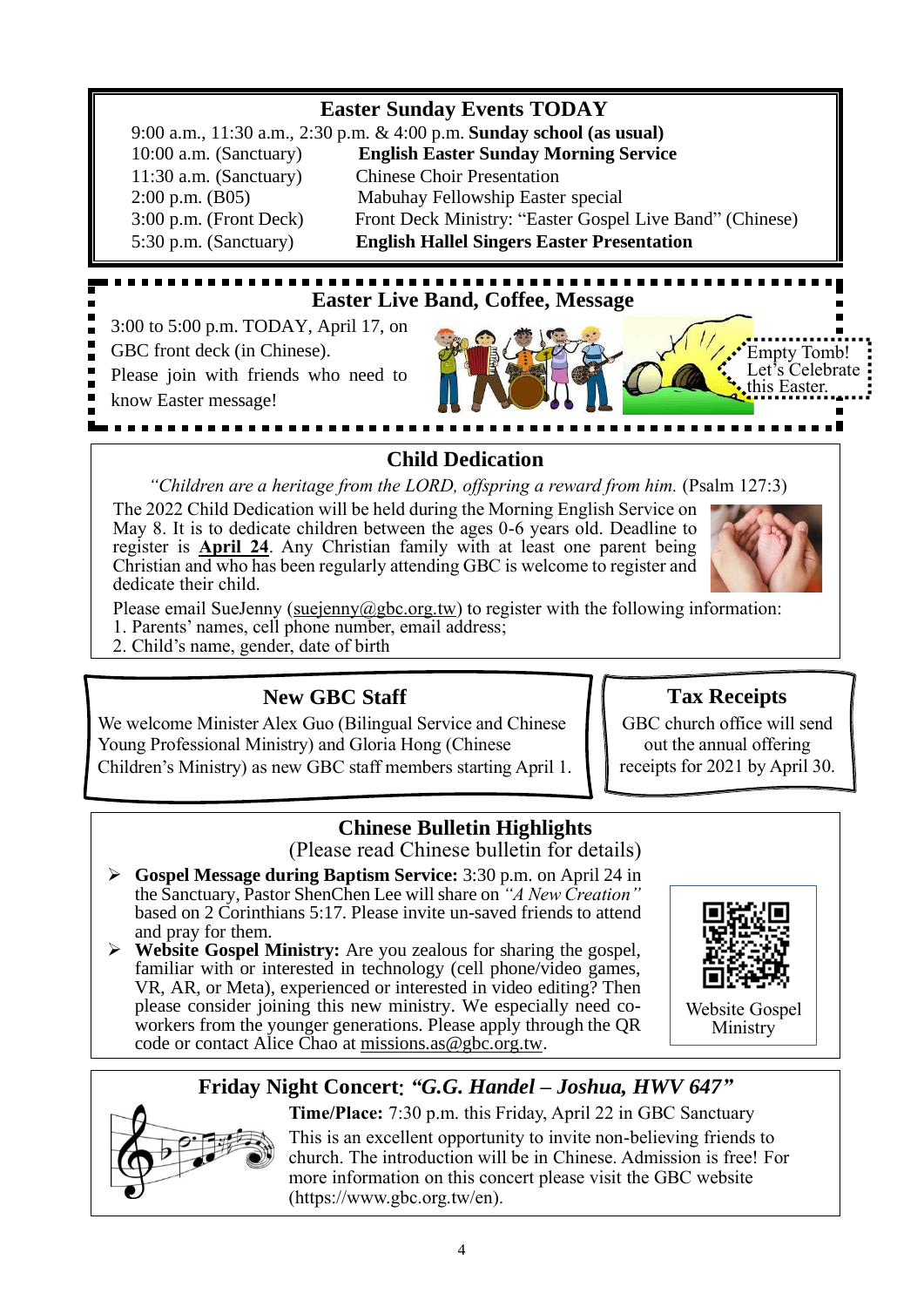### **Mabuhay Fellowship**

**TODAY**, April 17, at 2 p.m. in basement Room B05, the Mabuhay Fellowship is inviting everyone to join us in worship through songs as well as hear Dr. Winston Chiu, Mission Center Director of the China Evangelical Seminary, give



an inspirational talk on "Holy Women at the Tomb", based on Luke 24:1-9. Happy Resurrection Sunday!

The Mabuhay Fellowship comprises Filipinos aiming to share God's love and light through worship, prayer, Bible study, fellowship, gospel sharing, and ministry.



#### **Young Adults Fellowship**

Young Adults Fellowship is for young adults from the age of 20-35 to



Young Adult Ministry study God's Word and fellowship together. It meets regularly on 1st and 3rd Saturdays from 4:30 to 6:00 p.m. in WanFu 22 (next to GBC building). Please join our next meeting directly

Contact Pastor Kevin Wang at  $k$ evin $@$ gbc.org.tw if you need more information.

| <b>English Congregation Leaders</b>                                                                                                                                                                                                                                                                                                                                                                                                                                                                                                           |                                                                                                                                                                                                                                                                                                                                                                                                                                                                                    |                                                                                                                                                                                                                                                                                                                                                                                                                                                                                                                                                |                                                                                                                                                                                                                                                                                                                                                                                                                                                                                                                                    |  |
|-----------------------------------------------------------------------------------------------------------------------------------------------------------------------------------------------------------------------------------------------------------------------------------------------------------------------------------------------------------------------------------------------------------------------------------------------------------------------------------------------------------------------------------------------|------------------------------------------------------------------------------------------------------------------------------------------------------------------------------------------------------------------------------------------------------------------------------------------------------------------------------------------------------------------------------------------------------------------------------------------------------------------------------------|------------------------------------------------------------------------------------------------------------------------------------------------------------------------------------------------------------------------------------------------------------------------------------------------------------------------------------------------------------------------------------------------------------------------------------------------------------------------------------------------------------------------------------------------|------------------------------------------------------------------------------------------------------------------------------------------------------------------------------------------------------------------------------------------------------------------------------------------------------------------------------------------------------------------------------------------------------------------------------------------------------------------------------------------------------------------------------------|--|
|                                                                                                                                                                                                                                                                                                                                                                                                                                                                                                                                               | English Leading Pastor: Nick Brideson                                                                                                                                                                                                                                                                                                                                                                                                                                              |                                                                                                                                                                                                                                                                                                                                                                                                                                                                                                                                                |                                                                                                                                                                                                                                                                                                                                                                                                                                                                                                                                    |  |
| <b>Pastor Nick Brideson</b>                                                                                                                                                                                                                                                                                                                                                                                                                                                                                                                   |                                                                                                                                                                                                                                                                                                                                                                                                                                                                                    | Minister Priscilla Liao                                                                                                                                                                                                                                                                                                                                                                                                                                                                                                                        | Pastor Kevin Wang                                                                                                                                                                                                                                                                                                                                                                                                                                                                                                                  |  |
| <b>Adult Education</b><br>Nick Brideson<br>nick@gbc.org.tw<br><b>Foreign Mission:</b><br>- Medical/Dental Team<br>Armand Lim<br>rmanlim@yahoo.com<br>- Leadership Training<br>Nick Brideson<br>nick@gbc.org.tw<br><b>Orphanage Ministry</b><br>Julie Chen<br>yuling0914@gmail.com<br><b>Mabuhay Fellowship</b><br>Ava Zamora<br>avazam@yahoo.com<br><b>Small Groups</b><br>- BYOC<br>- Ethiopian Students<br>- HsinChu Bible Study<br>- Indian Bible Study Fellowship<br>- NTU Conversation<br>- Salt & Light<br>- Thursday Night Bible Study | <b>Morning Greeters</b><br>Arjun Puvvala<br>nagarjuna123iict@gmail.com<br>Alltrin Dhana Raja Gopal<br>alltrin.chim99@gmail.com<br><b>Morning Fellowship Tea</b><br>Yuri Shih<br>yuchen phone@hotmail.com<br><b>Evening Greeters</b><br>Vicky Kuo<br>asiaglobe999@gmail.com<br><b>Evening Fellowship Tea/</b><br><b>Baptism Celebration Fellowship</b><br>Michelle Cheng<br>yealincheng@yahoo.com<br><b>Baptism Support</b><br>Michael Dellinger<br>michaeleldondellinger@gmail.com | <b>Cry Room Children's Care</b><br>Joanne Pan<br>f65027.tw@yahoo.com.tw<br>Preschool<br>Joanna Peng<br>Joanna1285@gmail.com<br><b>AWANA Spark Group</b><br>Crystal Turner<br>elisayeh@yahoo.com<br><b>AWANA T&amp;T Group</b><br>Ming Lai<br>minglai88@gmail.com<br><b>Prayer Ministry</b><br>Priscilla Liao<br>priscilla@gbc.org.tw<br><b>Hospital Visitation</b><br>Amanda Lou<br>lou.amanda@gmail.com<br><b>Celebrate Recovery</b><br>Priscilla Liao<br>priscilla@gbc.org.tw<br><b>Taiwan Mission:</b><br>- TaiTung Team<br>Cherrie Gow Lim | <b>Green Room Children's Care</b><br>Pastor Kevin Wang<br>kevin@gbc.org.tw<br><b>Morning Music Worship</b><br>Cherrie Gow Lim<br>cvgow@yahoo.com<br><b>Morning Multimedia</b><br>Vicky Lin<br>gbcmorningmedia@gmail.com<br><b>Adult Choir</b><br><b>Hand Bell Choir</b><br>Juliet Jao<br>lenyinjao@gmail.com<br><b>Hallel Singers</b><br>Cherrie Gow Lim<br>cvgow@yahoo.com<br><b>Evening Music Team</b><br>Alex Chen<br>gbceworshipteam@gmail.com<br><b>Evening Multimedia</b><br><b>Grant Burgess</b><br>grantburgess@live.co.za |  |
| Deacon<br>Yuri Shih<br>yuchen phone@hotmail.com                                                                                                                                                                                                                                                                                                                                                                                                                                                                                               | <b>Alternate Deacon</b><br><b>Timothy Meesala</b><br>yedukondaluster@gmail.com                                                                                                                                                                                                                                                                                                                                                                                                     | cvgow@yahoo.com<br><b>Foreign Mission:</b><br>- VBS Team<br>Priscilla Liao<br>priscilla@gbc.org.tw                                                                                                                                                                                                                                                                                                                                                                                                                                             | <b>Trinity Youth</b><br>(Grades 7 to 12)<br>Kevin Wang<br>kevin@gbc.org.tw<br><b>Young Adults Fellowship</b>                                                                                                                                                                                                                                                                                                                                                                                                                       |  |
| <b>Secretarial staff</b><br>SueJenny Hsu<br>Stella Chen (part-time)<br>suejenny@gbc.org.tw<br>stella@gbc.org.tw                                                                                                                                                                                                                                                                                                                                                                                                                               |                                                                                                                                                                                                                                                                                                                                                                                                                                                                                    | <b>Small Groups</b><br>- Hospital Visitation<br>- NanGang Group<br>- Parenting Group<br><b>Sisters Group</b>                                                                                                                                                                                                                                                                                                                                                                                                                                   | Kevin Wang<br>kevin@gbc.org.tw<br><b>Small Groups</b><br>- Crown of Beauty<br>- International Students Group                                                                                                                                                                                                                                                                                                                                                                                                                       |  |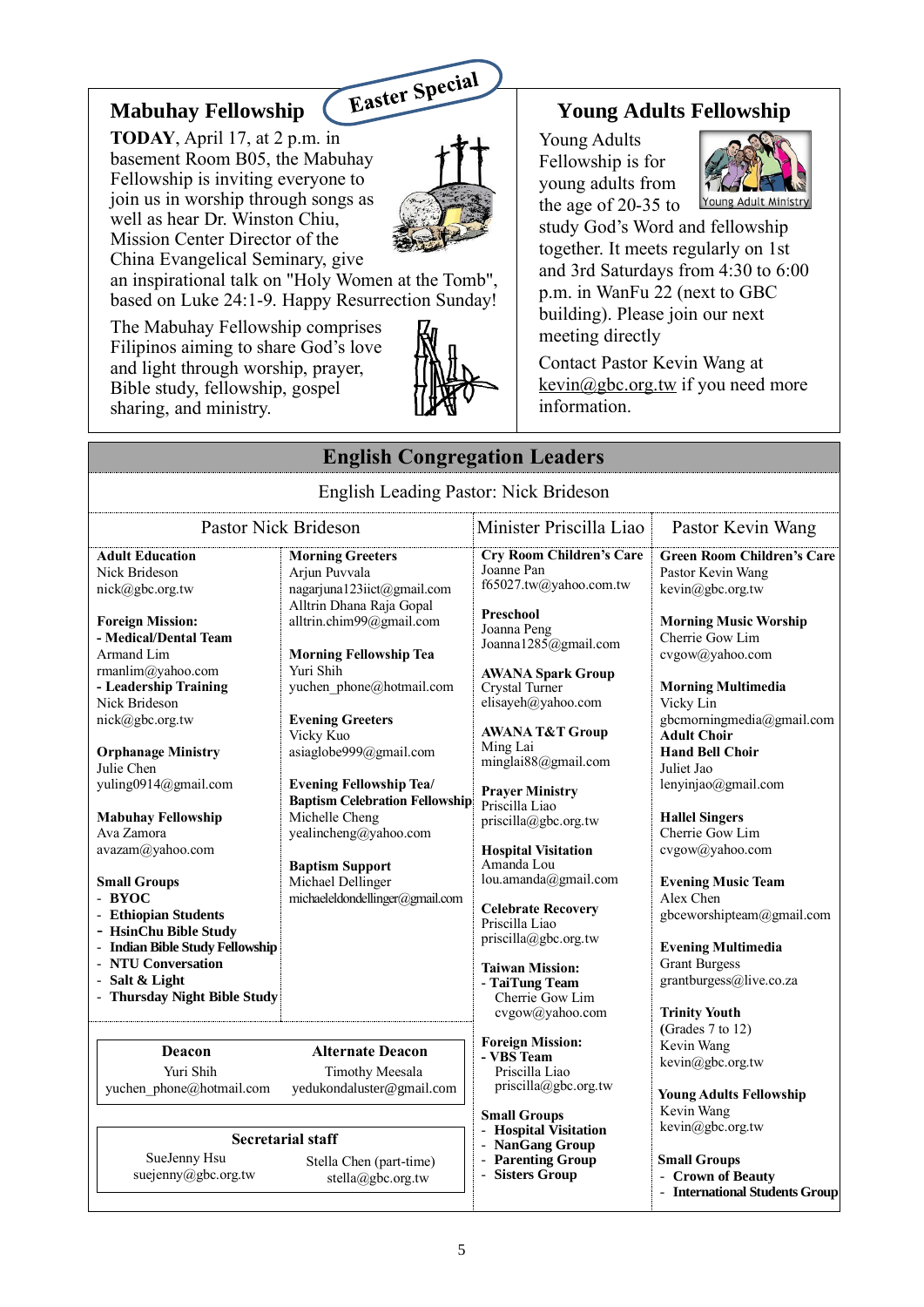| $\star\star$ Sunday School Information - Join the class directly $\star\star$ |                                                                                                                                             |                                                                                                                                                                                    |  |  |
|-------------------------------------------------------------------------------|---------------------------------------------------------------------------------------------------------------------------------------------|------------------------------------------------------------------------------------------------------------------------------------------------------------------------------------|--|--|
| <b>Class</b>                                                                  | Time & Room                                                                                                                                 |                                                                                                                                                                                    |  |  |
| <b>Beginning Christian Life</b>                                               |                                                                                                                                             |                                                                                                                                                                                    |  |  |
| Alpha – new and non-Christians                                                | $11:30$ a.m.                                                                                                                                | Calvary Room                                                                                                                                                                       |  |  |
| Christianity 101 - required for baptism                                       | 11:30 a.m.                                                                                                                                  | <b>Mount of Olives</b>                                                                                                                                                             |  |  |
| <b>Maturing Christians</b>                                                    |                                                                                                                                             |                                                                                                                                                                                    |  |  |
| <b>Bible Studies for Life</b><br>On break today $\rangle$ -                   | <b>Physical Classes:</b><br>$11:30$ a.m. classes:<br>- Room B04<br>Room B05<br>WanFu 22 A<br>WanFu 22 C<br>$2:30$ p.m. class:<br>- Room 305 | <b>Online Classes:</b><br>9:00 a.m.<br>Email Johanna Ferng to join, at:<br>joeym.vanderwerf@gmail.com<br>$4:00$ p.m.<br>Email SueJenny for meeting info<br>at: suejenny@gbc.org.tw |  |  |
| <b>Developing Leaders</b>                                                     |                                                                                                                                             |                                                                                                                                                                                    |  |  |
| <b>Bible Interpretation</b>                                                   | $2:00 - 3:15$ p.m.                                                                                                                          | Room 402                                                                                                                                                                           |  |  |
| <b>Youth: Grade 7 and above</b>                                               |                                                                                                                                             |                                                                                                                                                                                    |  |  |
| <b>Bible Studies for Life</b>                                                 | $11:45$ a.m. $-12:45$ p.m.                                                                                                                  | Room 405                                                                                                                                                                           |  |  |
| <b>Children</b>                                                               |                                                                                                                                             |                                                                                                                                                                                    |  |  |
| Nursery - Age 3 and under                                                     | $9:50$ a.m. $-11:15$ a.m.                                                                                                                   | Kindergarten Green Room                                                                                                                                                            |  |  |
| Preschool - Age 3 to 5                                                        | 11:40 a.m. - 12:40 p.m.                                                                                                                     | Room 403                                                                                                                                                                           |  |  |
| AWANA - Kindergarten $(\pm 1)$ to Grade 6                                     | $11:20$ a.m. $-12:50$ p.m.                                                                                                                  | Rooms 401/404                                                                                                                                                                      |  |  |

| $\star \star$ Fellowships – Join a fellowship directly $\star \star$ |                                                              |            |  |  |
|----------------------------------------------------------------------|--------------------------------------------------------------|------------|--|--|
| Fellowship<br>Location<br>Time                                       |                                                              |            |  |  |
| Mabuhay                                                              | Sundays 2:00 - 4:00 p.m.                                     | <b>B05</b> |  |  |
| Young Adults $(20 - 35 \text{ y.o.})$                                | $1^{\text{st}}$ & 3 <sup>rd</sup> Saturdays 4:30 - 6:00 p.m. | WanFu 22   |  |  |

| $\star\star$ Small Groups – Contact the leader to join $\star\star$                                                                          |                                                        |                                                           |                                                           |                    |
|----------------------------------------------------------------------------------------------------------------------------------------------|--------------------------------------------------------|-----------------------------------------------------------|-----------------------------------------------------------|--------------------|
| Type                                                                                                                                         | <b>Name</b>                                            | Day/Time                                                  | <b>Location/Contact Emails</b>                            |                    |
| <b>Students</b>                                                                                                                              | <b>NTU Friday English</b><br><b>Conversation Group</b> | Friday<br>$12:20 - 1:10$ pm                               | NTU<br>roytreur@gmail.com                                 | On break           |
|                                                                                                                                              | <b>International Students Group</b>                    | Friday<br>$7:30 - 9:00$ pm                                | WanFu 22A<br>cesaledro57@gmail.com                        |                    |
| Language/<br>Nationality                                                                                                                     | <b>Ethiopian Students Group</b>                        | Sunday<br>$7:00 - 9:00 \text{ pm}$                        | Room 307<br>abex98@gmail.com                              |                    |
| Parenting                                                                                                                                    | Parenting Group                                        | $2nd$ & 4 <sup>th</sup> Sunday<br>$11:30$ am - $12:30$ pm | GBC Room 402<br>rod syverson@hotmail.com                  |                    |
| Women                                                                                                                                        | Sisters Group (Online)                                 | Thursday<br>$7:30 - 9:00$ pm                              | joeym.vanderwerf@gmail.com                                |                    |
| General                                                                                                                                      | Thursday Night Bible<br>Study Group (Online)           | Thursday<br>$7:30 - 9:00$ pm                              | GBC Room 301<br>rod syverson@hotmail.com/                 | Starts<br>April 22 |
|                                                                                                                                              | <b>BYOC</b>                                            | Friday<br>$6:00 - 8:00 \text{ pm}$                        | <b>B04</b><br>charliechengbyoc@protonmail.com             |                    |
|                                                                                                                                              | HsinChu Bible Study Group                              | Friday<br>$7:30 - 8:45$ pm                                | <b>HsinChu</b><br>rmanlim@yahoo.com                       |                    |
|                                                                                                                                              | Crown of Beauty                                        | Saturday<br>$2:00 - 4:00$ pm                              | <b>GBC Mount of Olives Room</b><br>clemence4261@gmail.com |                    |
|                                                                                                                                              | Salt & Light                                           | Sunday<br>$1:30 - 3:00$ pm                                | <b>GBC Mount of Olives Room</b><br>123456789nc@gmail.com  |                    |
|                                                                                                                                              | <b>Indian Bible Study</b><br>Fellowship Group          | Sunday<br>$2:30 - 4:00$ p.m.                              | WanFu<br>yedukondaluster@gmail.com                        |                    |
| Ministry                                                                                                                                     | <b>Hospital Visitation Group</b>                       | Thursday<br>$1:30 - 2:30$ pm                              | Near GBC<br>lou.amanda@gmail.com                          | On break           |
| Due to the COVID-19 situation, not all the small groups have been opened.<br>To join or for information, contact the teacher by email above. |                                                        |                                                           |                                                           |                    |